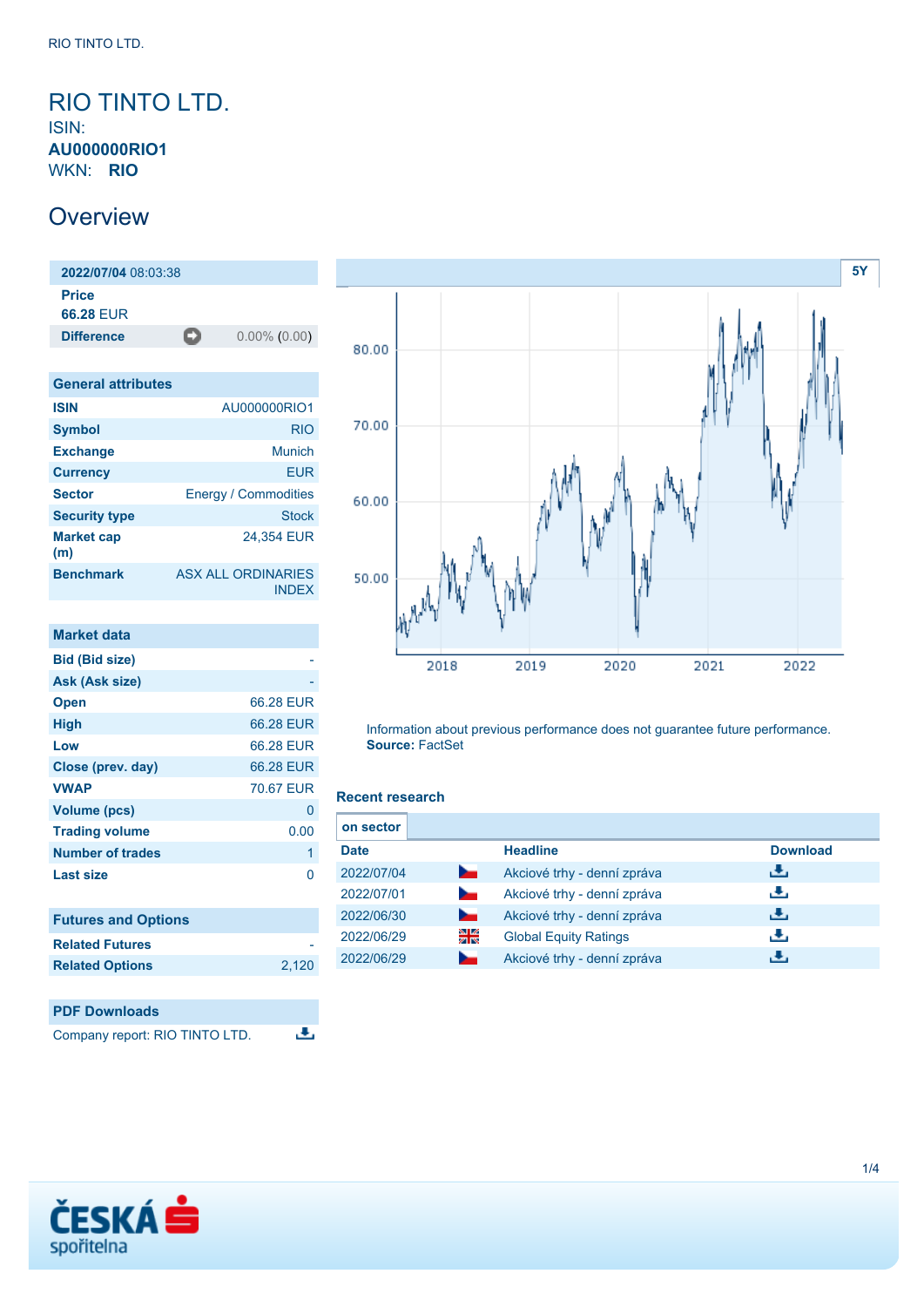# Details

**2022/07/04** 08:03:38 **Price**

**66.28** EUR

**Difference** 0.00% (0.00)

| <b>General attributes</b> |                                           |
|---------------------------|-------------------------------------------|
| <b>ISIN</b>               | AU000000RIO1                              |
| <b>Symbol</b>             | <b>RIO</b>                                |
| <b>Exchange</b>           | Munich                                    |
| <b>Currency</b>           | EUR                                       |
| <b>Sector</b>             | <b>Energy / Commodities</b>               |
| <b>Security type</b>      | <b>Stock</b>                              |
| <b>Market cap</b><br>(m)  | 24.354 EUR                                |
| <b>Benchmark</b>          | <b>ASX ALL ORDINARIES</b><br><b>INDEX</b> |

| Market data             |           |
|-------------------------|-----------|
| <b>Bid (Bid size)</b>   |           |
| Ask (Ask size)          |           |
| <b>Open</b>             | 66.28 EUR |
| <b>High</b>             | 66.28 EUR |
| Low                     | 66.28 EUR |
| Close (prev. day)       | 66.28 EUR |
| <b>VWAP</b>             | 70.67 EUR |
| Volume (pcs)            | 0         |
| <b>Trading volume</b>   | 0.00      |
| <b>Number of trades</b> | 1         |
| Last size               |           |

| <b>Performance and Risk</b> |          |           |           |  |
|-----------------------------|----------|-----------|-----------|--|
|                             | 6m       | 1Y        | <b>3Y</b> |  |
| <b>Perf (%)</b>             | $+3.76%$ | $-16.84%$ | $+3.10%$  |  |
| Perf (abs.)                 | $+240$   | $-13.42$  | $+1.99$   |  |
| <b>Beta</b>                 | 0.99     | 1.07      | 0.87      |  |
| <b>Volatility</b>           | 38.14    | 33.65     | 31.15     |  |



Information about previous performance does not guarantee future performance. **Source:** FactSet

| <b>Price data</b>                           |                        |
|---------------------------------------------|------------------------|
| Ø price 5 days   Ø volume 5 days (pcs.)     | 68.91 EUR (18)         |
| Ø price 30 days   Ø volume 30 days (pcs.)   | 73.21 EUR (3)          |
| Ø price 100 days   Ø volume 100 days (pcs.) | 75.64 EUR (31)         |
| Ø price 250 days   Ø volume 250 days (pcs.) | 70.31 EUR (30)         |
| <b>YTD High   date</b>                      | 85.20 EUR (2022/03/07) |
| <b>YTD Low   date</b>                       | 64.09 EUR (2022/01/04) |
| 52 Weeks High   date                        | 85.20 EUR (2022/03/07) |
| 52 Weeks Low   date                         | 56.30 EUR (2021/11/10) |

## **All listings for RIO TINTO LTD.**

| Exchange $\bigoplus$      | <b>Date</b>    | <b>Time Price</b> |                 | <b>Trading volume</b><br>(mio.) | <b>Number of</b><br>trades |
|---------------------------|----------------|-------------------|-----------------|---------------------------------|----------------------------|
| Tradegate                 | 2022/<br>07/04 |                   | 22:26 65.64 EUR | 0.13                            | 32                         |
| Stuttgart                 | 2022/<br>07/04 |                   | 10:18 66.30 EUR | 0.02                            | 6                          |
| <b>SIX Swiss Exchange</b> | 2019/<br>06/27 |                   | 17:35 71.33 CHF | 0.00                            | 1                          |
| <b>Munich</b>             | 2022/<br>07/04 |                   | 08:03 66.28 EUR | 0.00                            |                            |
| Hanover                   | 2022/          | 08:01             | 65.46 EUR       | 0.00                            |                            |

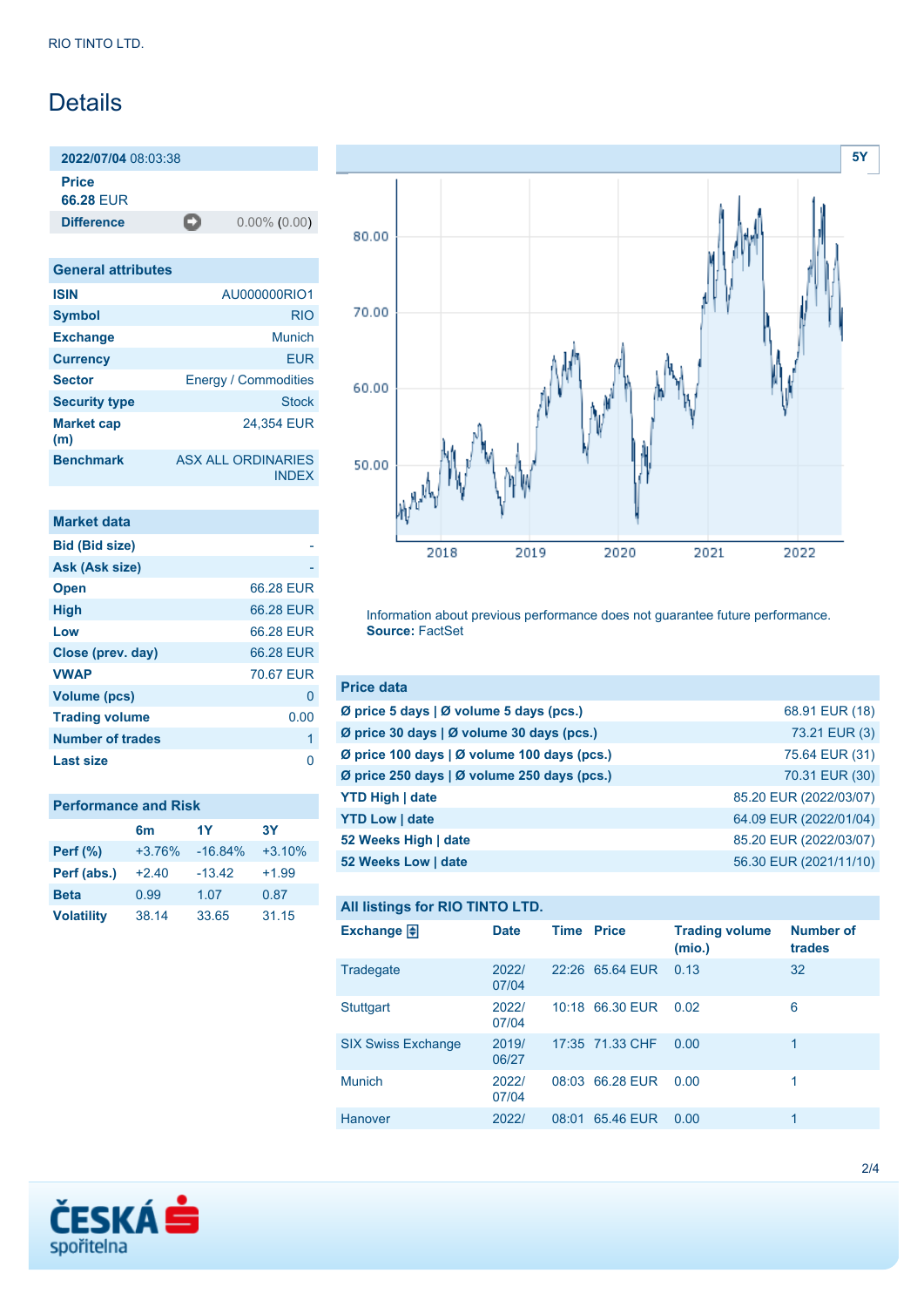|                                          | 07/04          |       |                         |      |        |
|------------------------------------------|----------------|-------|-------------------------|------|--------|
| Hamburg                                  | 2022/<br>07/04 |       | 08:01 65.46 EUR         | 0.00 | 1      |
| Frankfurt                                | 2022/<br>07/04 | 21:41 | 65.40 EUR               | 0.02 | 7      |
| FINRA other OTC<br><b>Issues</b>         | 2022/<br>07/01 |       | 20:03 69.938 USD 0.43   |      | 11     |
| <b>Duesseldorf</b>                       | 2022/<br>07/04 | 19:31 | 65.11 EUR               | 0.00 | 15     |
| <b>Berlin</b>                            | 2022/<br>07/04 |       | 08:20 64.88 EUR         | 0.00 | 1      |
| <b>Australian Securities</b><br>Exchange | 2022/<br>07/04 |       | 08:10 100.74 AUD 132.80 |      | 24,042 |